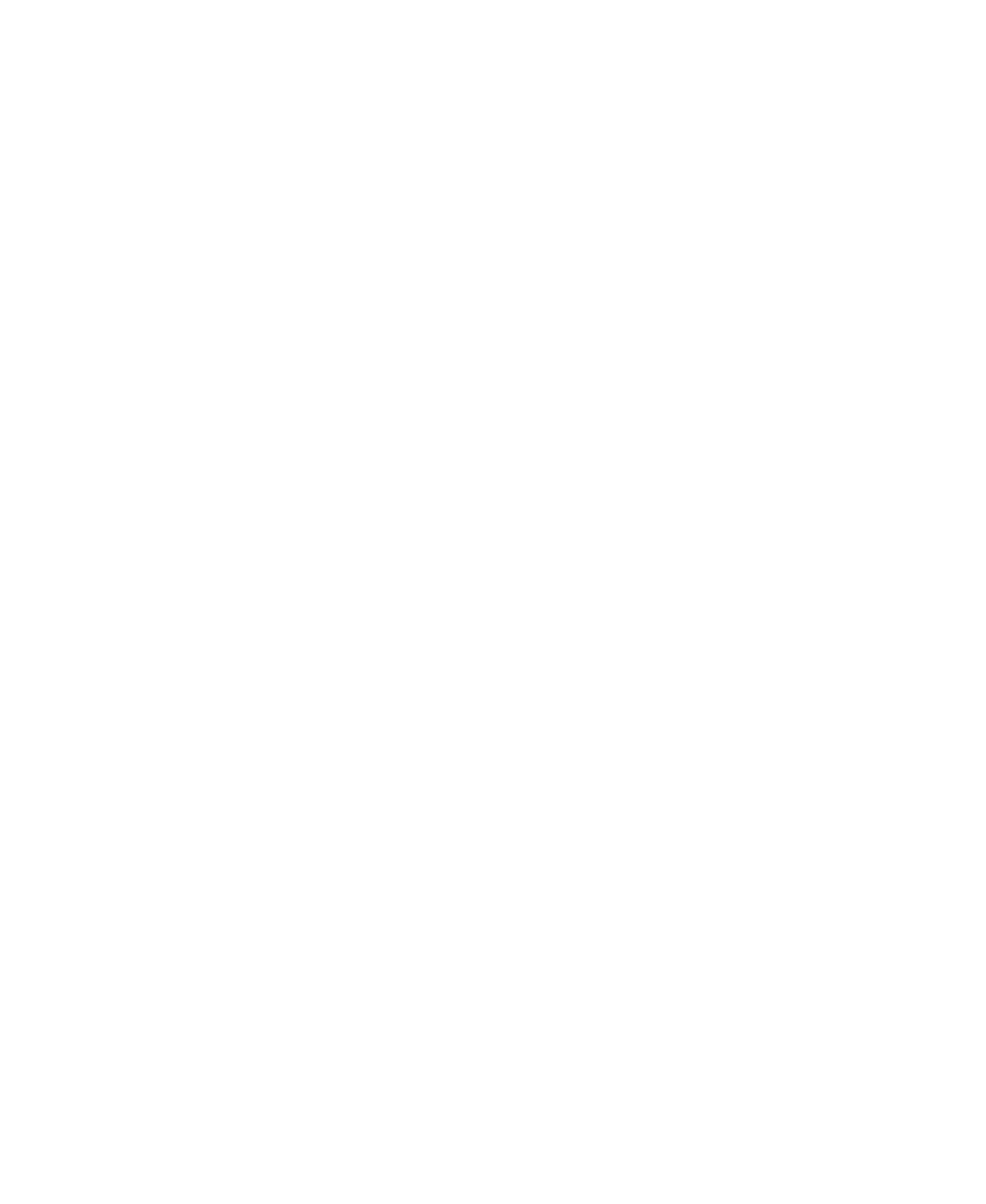# BRIGHTER AND MORE VIVID COLORS, UNEQUIVOCAL SOUND IMPROVEMENT!

# *By* GEORGE DE SA

These days, I've been around the house more than ever. It's winter in Canada and also the precautions of COVID have demanded it. The good side is that I get more time for my hobbies; music and movies being included in those. With more of my leisure now time in-front of a screen, I've been interested in improving that experience and getting the most I can out of my home entertainment system. I have my **Samsung** 85" *UHD* TV, a *PlayStation*, a *UHD* cable box, *4K* A/V receiver and full speaker setup. I'm satisfied with where I am with all the components, so now I've turned my attention to the dressings, the loom or cabling that is. Since all the audio and video signals in my home theatre are channelled through *HDMI*, I was interested if upgrading my *HDMI* cable(s) might yield any benefits. Would there be a noticeable difference and more importantly, if any, would it be positive?

**Furutech** released its *HF-X-NCF* Ultra High-Speed *HDMI v2.1* cable in September 2021. It is the latest and greatest *HDMI* cable produced by the esteemed Japanese audio product manufacturer. A company specializing in high-end audio/ video cable and connector manufacture, as well as audio products. As the name indicates, this is an *HDMI* cable designed to meet the most current *HDMI* version specifications, allowing

you to take advantage of all the bandwidth, connectivity, and image capabilities that the format allows. For those of us who have dropped some significant cash on upgrading our components, be it a TV, projector, gaming system or A/V receiver, the **Furutech** *HF-X-NCF HDMI* aims to deliver that signal unimpeded, in fact, optimally. But aren't all *HDMI* cables the same? This has been the source of some heated debate. Many argue that all *HDMI* cables are the same, I won't take on that argument here… I'm a lover not a fighter.

However, what I can say is that there have been technical changes to the *HDMI* standard over time, with definite different versions implemented over the years; let me summarize them. In 2002, we had *HDMI 1.0* (1920 x 1080 60p / 4.95 Gbps), then in 2013, there was a leap forward with the introduction of *HDMI 2.0* (4K/60p / 18 Gbps). Most recently in 2017, the *HDMI 2.1* format (4K/120p, 8K/60p / 48 Gbps) was introduced, giving us the *8K* capability for truly impressive giant screens here now for some and hopefully soon available to the many. Depending on the video signal you are running, you might get away with *HDMI 1.4* cables today; however, if *4K* content is what you ensure you have optimized then you might want to consider the version of your *HDMI* cables. This can be a rabbit hole, and I'm not here to end the debate but perhaps, if you spent thousands on the new *4K HDTV* and additional money on your A/V receiver and video source, you might want to give some thought as to whether its time to replace, if not to upgrade your *HDMI* cables. Personally, I lean to matching the manufacturer stated version of *HDMI* cables to the highest version that any of my components in my system is capable of, be that TV, source, or A/V receiver. With that in mind, let me now tell you about the **Furutech** *HF-X-NCF HDMI* cable, a cable designed to deliver without reservation, on the full potential *HDMI 2.1*, 8K/60p offers.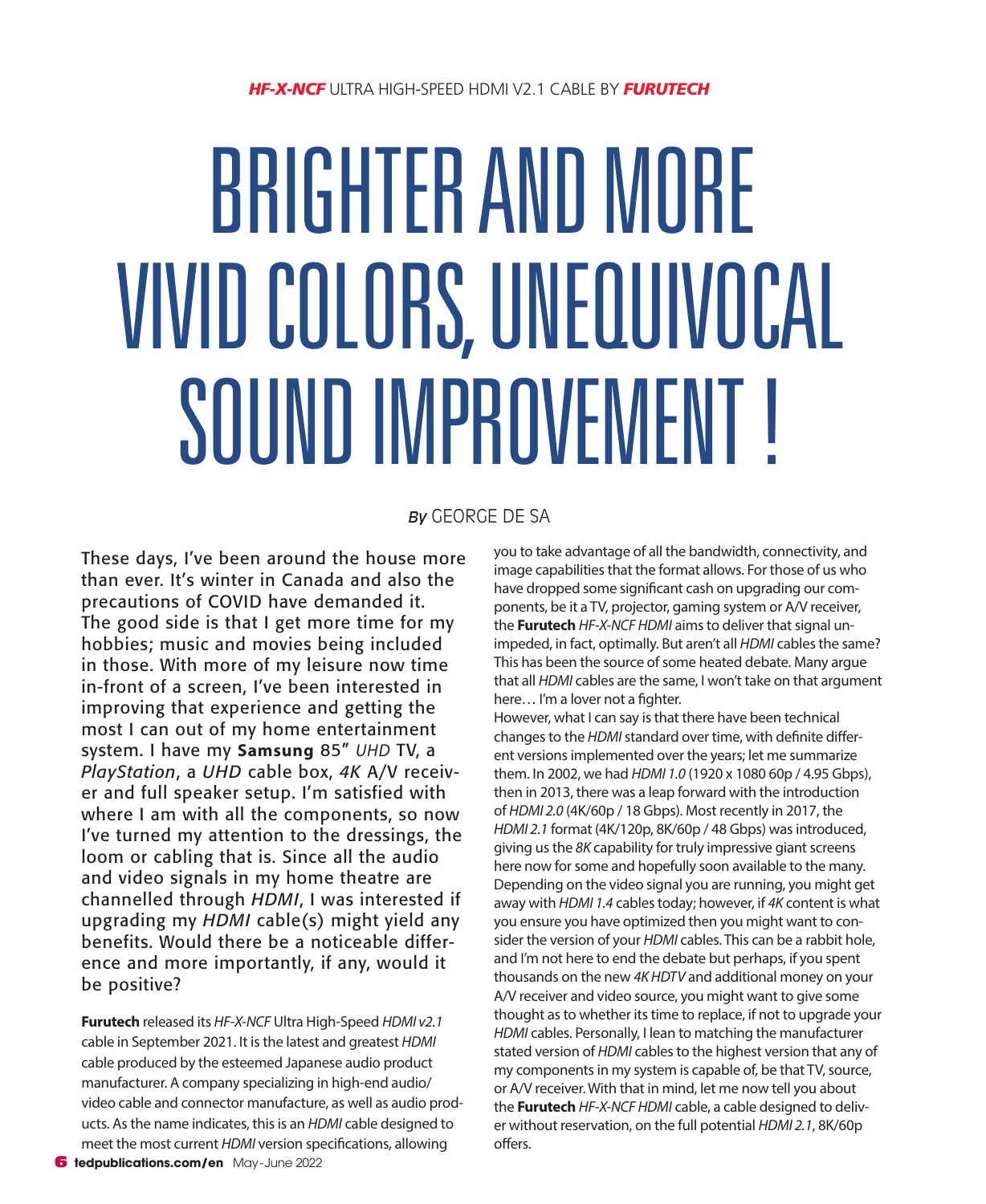

### **What seems to separate Furutech from other brands**

The new *HF-X-NCF* Ultra High-Speed *HDMI* utilizes **Furutech**'s proprietary *Nano Crystal² Formula* (*NCF*). The company holds that their *NCF* formula utilizes a crystalline material with two primary benefits; first, it generates negative ions to eliminate static and second, it converts thermal energy into far infrared (I'd read this as heat dissipation). **Furutech** goes on to explain that their *NCF* is combined with nano-sized ceramic particles and carbon powder, given their 'piezoelectric effect' damping properties. This *Nano Crystal² Formula*, **Furutech** believes is the ultimate electrical and mechanical damping material; eradicating vibration and static noise, and thereby improving sound, picture resolution and colour vividness, with blacker backgrounds.

# **Technical Information about this specific cable**

The **Furutech** *HF-X-NCF HDMI* cable is rigidly built, while preserving flexibility. It is constructed with a 26 AWG silver-plated *µ-OFC* main conductor. Contacts have a thick gold plating and double layer aluminium foil

shielding is used for each twisted conductor, together with a third copper braiding layer, to prevent static, *EMI*, *FFI*, *RFI*, and thereby, eliminate noise and crosstalk. The damping and insulation materials include special grade high-density, foamed polyethylene. An anti-resonance sheath is used to further reducing electrical and mechanical resonance. Finally, all the metal parts undergo Furutech's trademark two-stage α (Alpha) two-step cryogenic and demagnetization process, to ensure optimal performance and the company's goal of 'pure transmission'. The *HF-X-NCF* Ultra-High-Speed *HDMI* version 2.1 and capable of *8K*/60p; *4K*/120p/48Gbps, the claim to fame on this is its *8K* capability, which offers some future proofing. It is *UL/CL3* flame resistant and *RoHS* compliant, with a diameter of  $8.5 \pm 0.2$ mm and comes in finished lengths of: 1.2 M (3.9 ft) / 2.5 M (8.2 ft) / 3.6 M  $(12 ft) / 5.0 M (16 ft)$ , with prices on these being US \$228 / C \$268; US \$347 / C \$408; US \$449 / C \$527 and US \$577 / C \$678, respectively, as of Jan. 2022.

Looking at the cable itself, I found the build quality to be very good, with finished ends feeling solid and hardy, and apparently high quality gold plating on terminations. The cable, though relatively thick was admirably flexible and also would hold the shape of a bend. The overall appearance and feel though was nothing more than ordinary, which I expect is a necessity to ensure its *UL/ CL3* rating.

### **Listening conditions**

I auditioned the cable in my main home theatre with my **Samsung** 82" *4K UHD* TV, **Anthem** *MRX 740 AVR* and **Bell Fibe** *4K*  cable box. I also had a friend run it in his home theatre to compare results. I used the **Furutech** *HF-X-NCF HDMI* between my cable box and TV to evaluate video and then separately, between my *HDTV* and *A/VR* to evaluate audio. All video evaluations were done with streamed *4K* source material and in comparison, to a generic *HDMI 2.0*, as well as a **Monster** *4K HDMI 2.0* cable, serving as references.

# **Let's get started with the evaluation**

**tedpublications.com/en** May-June 2022 7 To evaluate the video performance of the **Furutech** *4K HDMI* cable, I began with some well-watched **Netflix** content that I'm very familiar with. I first put pulled up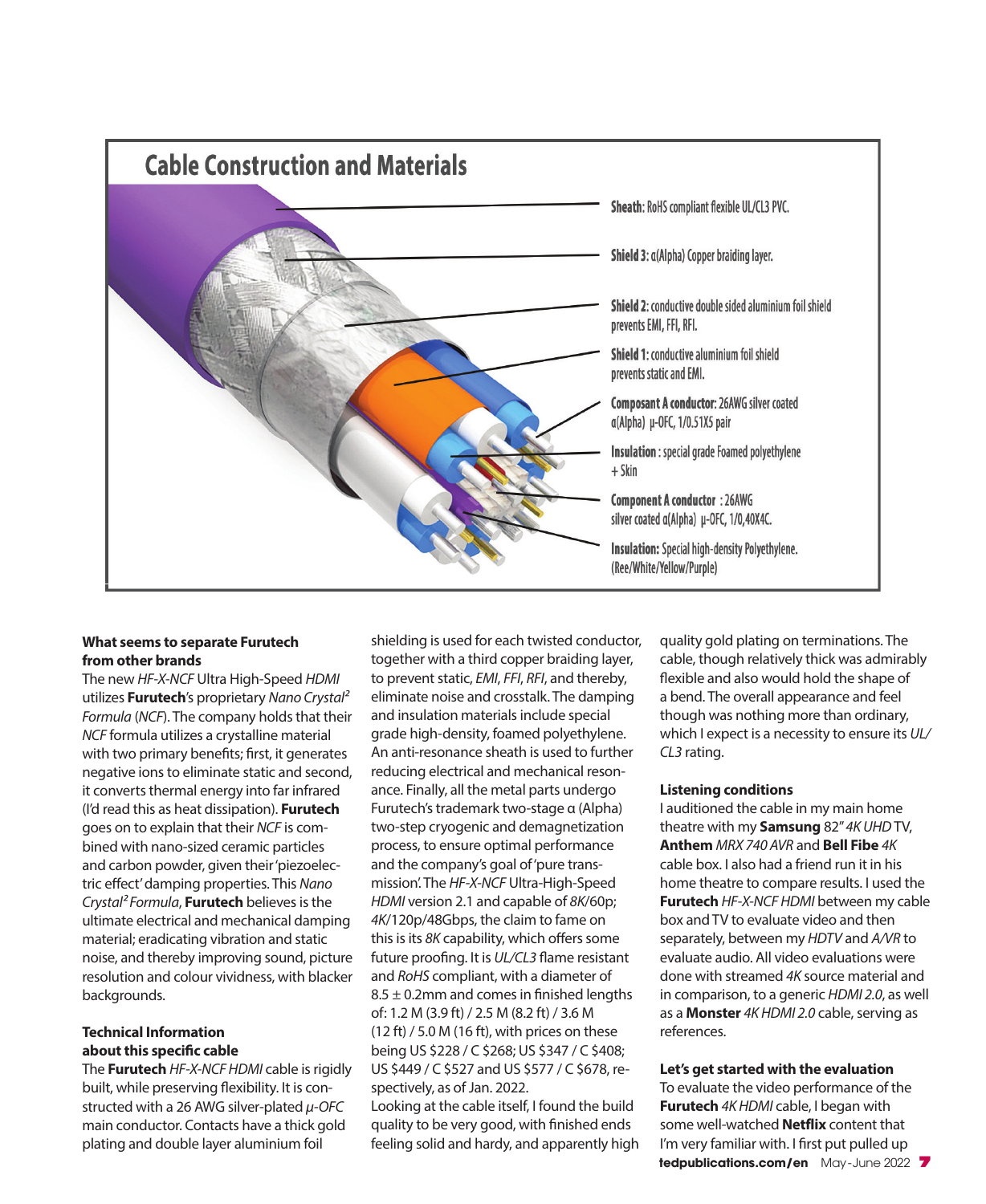the fabulously beautiful *Our Planet* nature documentaries, for its *4K* video content. My family and I are mesmerized by the visuals and like most, hooked on **David Attenborough**'s deliberate and entrancing narration. Something that immediately struck me, was an increase in color intensity when using the **Furutech** *HF-X-NCF HDMI* cable. Colours had a more vibrant and striking appearance, while not crossing into

over-saturation. The grass looked greener… and it wasn't even the neighbour's; however, the *HF-X-NCF* remained within the boundaries of naturalness, nary a hint of exaggeration. In fact, the colours seemed natural, less monotone, having additional complexity. The overall brightness of the image remained the same as far as I could see, with the result being an image that was more engaging and lifelike. Looking at a mass



of pink flamingos, the overall hue seemed unchanged, yet the variations in the pinkish orange tones seemed have more pop. More than colour, there was apparently some reduction in noise in the images with the **Furutech** *HF-X-NCF HDMI* in use. Fine details such as the downy fluff of the chicks had just a touch more clarity and definition. Also, referring again to that large flock of flamingos, there separation of the massed elements was increased. The flamingo flock looking less like a coral-coloured blanket with the individual movements of the birds being more apparent.

Another film I watched was the 2013 sci-fi, *Gravity*. Though this was 1080p rather than *4K* content, I wanted to see if the **Furutech** cable might make a difference, when just handling HD rather than *UHD* content. About twenty minutes into the film, on the scene where the hero, **Matt Kowalski** (**George Clooney**) first picks up the heroine, **Ryan Stone** (**Sandra Bullock**) in tow, there is a move from the backdrop of the blackness of deep space in the background to that of our friendly planet Earth. Viewing this scene with the *HF-X-NCF* cable, there appeared to be a very slight increase in the visibility of the faintest stars on the black background, providing improved depth. During the close-up on the astronaut's white glove, the fabric appeared slightly more vibrant with the *HF-X-NCF* versus the comparison cables. The differences/improvements here were small and more apparent in the *4K* content evaluation. With a friend, we watched some *4K Reference* content on **YouTube**. There is some stellar video content there, which is perfect for back-to-back comparisons. In short, similar perceptions, with increased colour vibrancy, some noise reduction lending to a slightly greater perception of detail. Looking for improvements in blacks and shadow details, there was nothing that could be seen at least with the content/setup used.

### **The audio aspect of this cable**

Next up, was the evaluation of the **Furutech** *HF-X-NCF*'s sonic performance. Using music from **YouTube** via the *HDTV* and into my